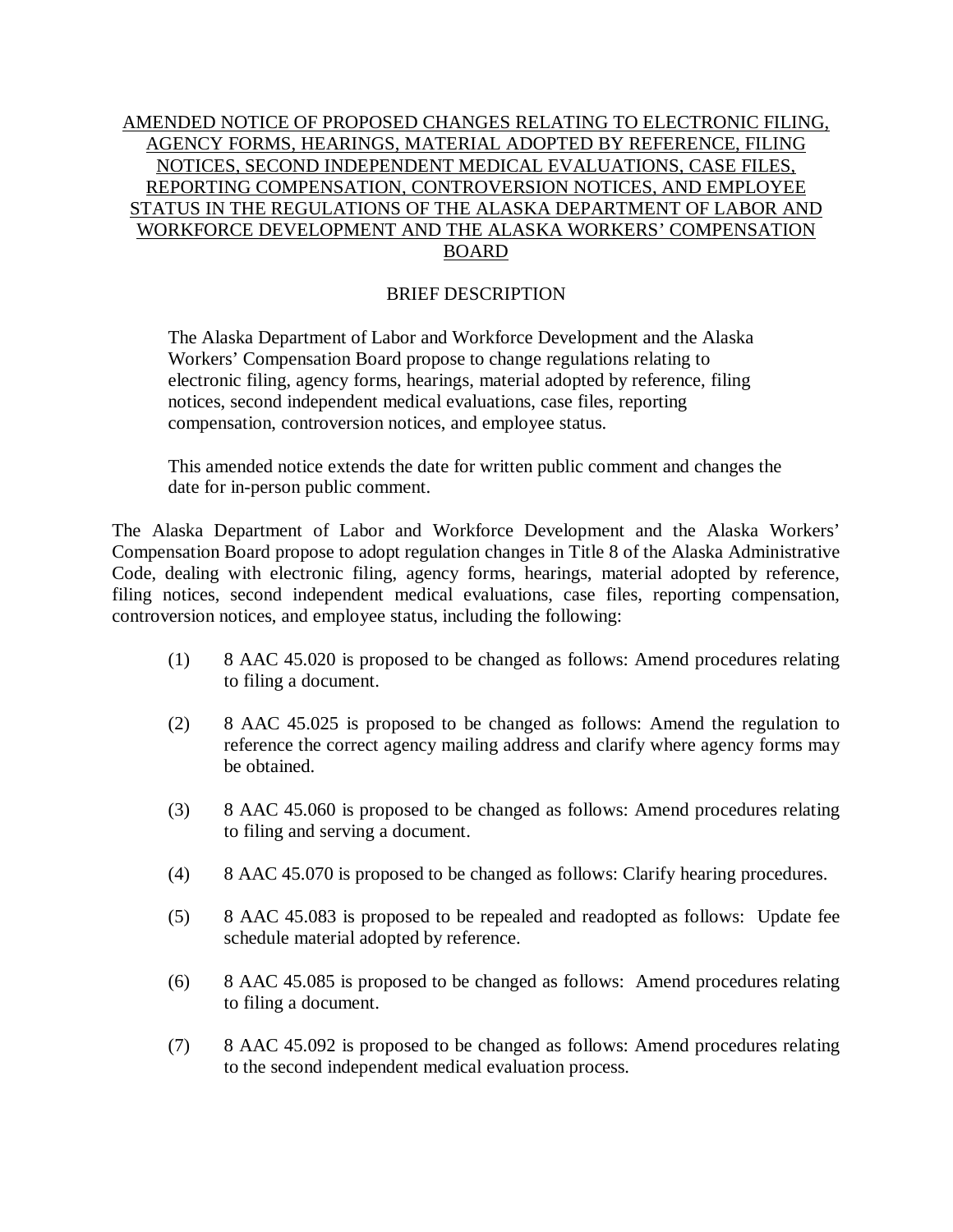- (8) 8 AAC 45.110 is proposed to be changed as follows: Clarify hearing procedures.
- (9) 8 AAC 45.134 is proposed to be repealed: Change how compensation may be offset.
- (10) 8 AAC 45.136 is proposed to be repealed and readopted as follows: Change the procedures for reporting compensation.
- (11) 8 AAC 45.182 is proposed to be changed as follows: Clarify controversion notice filing procedures.
- (12) 8 AAC 45.890 is proposed to be repealed: Remove regulatory definition of employee status.

You may comment on the proposed regulation changes, including the potential costs to private persons of complying with the proposed changes, by submitting written comments to the Department of Labor and Workforce Development, Division of Workers' Compensation at P.O. Box 115512, Juneau, AK 99811-5512. Additionally, the Department of Labor and Workforce Development, Division of Workers' Compensation will accept comments by facsimile at (907) 465-2797 and by electronic mail at workerscompregs@alaska.gov. Comments may also be submitted through the Alaska Online Public Notice System, by accessing this notice on the system and using the comment link. The comments must be received not later than 5:00 p.m. on January 17, 2019.

Oral comments may be submitted at a hearing to be held on January 24, 2019, in Room 208, 3301 Eagle St., Anchorage, Alaska 99503. Public comment will be heard from 10:15am to 11:15am, and might be extended to accommodate those present before 10:15am who did not have an opportunity to comment.

You may submit written questions relevant to the proposed action to the Department of Labor and Workforce Development, Division of Workers' Compensation at P.O. Box 115512, Juneau, AK 99811-5512 or by electronic mail at workerscompregs@alaska.gov. The questions must be received at least 10 days before the end of the public comment period. The Department of Labor and Workforce Development, Division of Workers' Compensation will aggregate its response to substantially similar questions and make the questions and responses available on the Alaska Online Public Notice System and the Division of Workers' Compensation's website.

If you are a person with a disability who needs a special accommodation in order to participate in this process, please contact Alexis Newman at (907) 465-6059 or alexis.newman@alaska.gov not later than January 10, 2019 to ensure that any necessary accommodations can be provided.

A copy of the proposed regulation changes and the material proposed for adoption by reference is available on the Alaska Online Public Notice System and by contacting Alexis Newman at (907) 465-6059 or alexis.newman@alaska.gov.

After the public comment period ends, the Department of Labor and Workforce Development